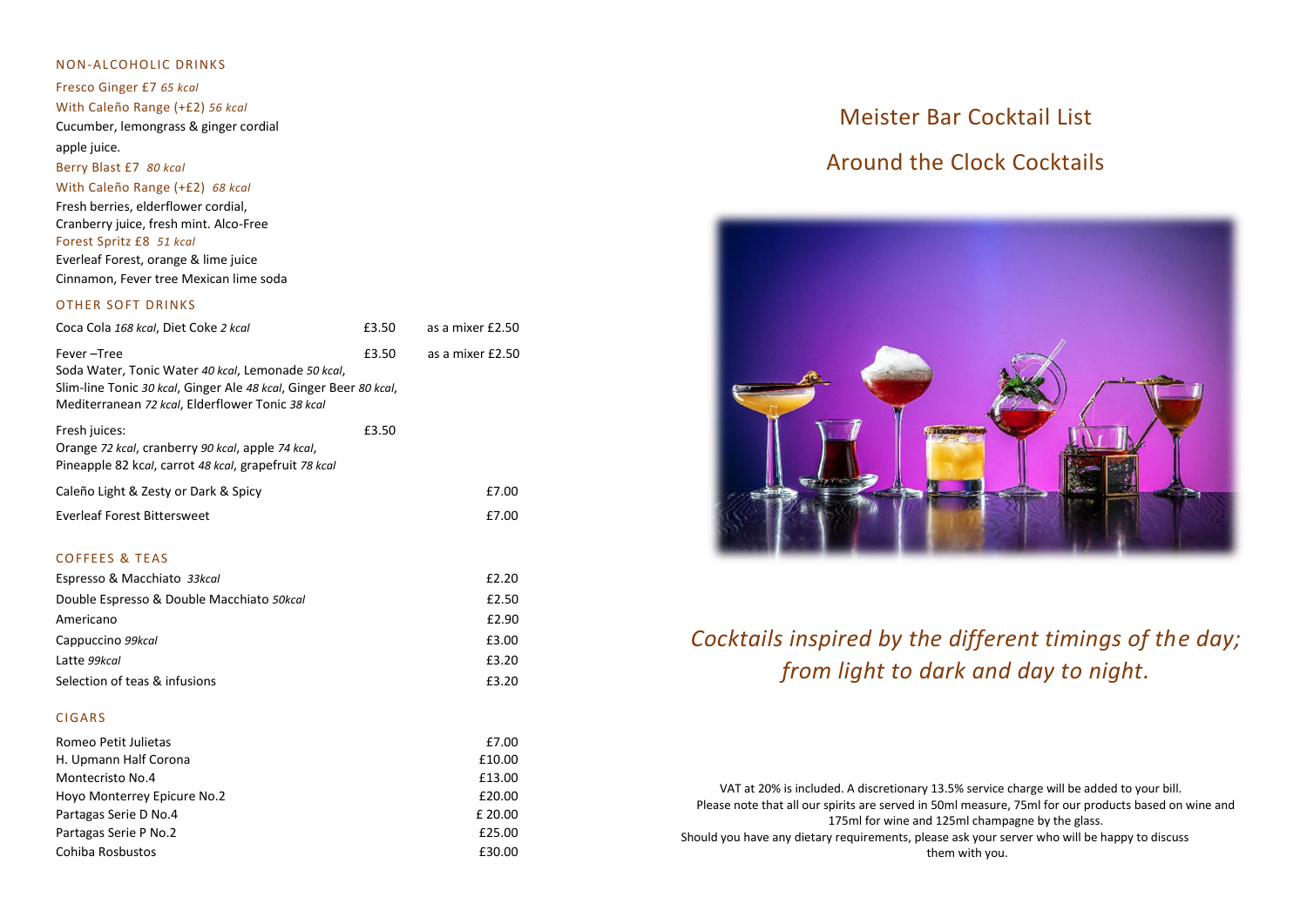# Dawn

# Coffee Bean-Infused San Cosme Mezcal, Sauvelle Coffee Liqueur, Vanilla Syrup, Amaro Blend, Mozart Black Chocolate £13.50

VAT at 20% is included. A discretionary 13.5% service charge will be added to your bill. Please note that all our spirits are served in 50ml measure, 75ml for our products based on wine and 175ml for wine and 125ml champagne by the glass. Should you have any dietary requirements, please ask your server who will be happy to discuss them with you.

# RED 275ML 375ML BOTTLE 2020 Pinot Noir, Calusari, Viile Timisului, Romania 8.00 13.00 26.00 2020 Pays de Vaucluse, Cuvée Jean Paul Rouge, Rhône, France 27.00 NV Bombo Leguero, Cabernet/Tempranillo, Mendoza, Argentina 27.00 2020 Merlot, Umbrele, Viile Timisului, Romania 8.50 15.00 30.00 2020 Merlot Mourvèdre, Les Oliviers, Languedoc, France 34.00 2019 Cabernet/Merlot, Quercus, Goriška Brda, Slovenia 10.00 19.00 38.00 2020 Zweigelt, Sepp Moser, Neusiedlersee, Austria 10.50 20.00 40.00 2021 Malbec, Cinco Fincas, Mendoza, Argentina 12.00 22.50 45.00 2019 Rioja, Monte Llano Ramon Bilbao, Rioja, Spain 12.50 23.00 46.00 2020 Pinot Noir, Cave de Turckheim, Alsace, France 46.00 2019 Chianti, Casale dello Sparviero, Tuscany, Italy 13.00 25.00 50.00 2019 Spatburgunder, Weingut Carl Koch, Rheinhessen, Germany 13.50 27.00 54.00

2016 Château Ricaud, Cadillac-Côtes de Bordeaux, Dourthe, France 14.00 27.50 55.00

| 2019 Shiraz The Sack, Magpie Estate, Barossa Valley, Australia   |         |        | 55.00               |
|------------------------------------------------------------------|---------|--------|---------------------|
| 2017 Merlot Blend "Enira", Bessa Valley, Bulgaria                | 15.50   | 30.00  | 60.00               |
| 2012 Rioja Reserva, Valenciso, Rioja, Spain                      |         |        | 65.00               |
| 2019 Crôzes-Hermitage, Domaine des Entrefaux, Rhône, France      |         |        | 70.00               |
| 2015 Clarendelle, Inspired by Haut-Brion, Bordeaux, France       |         |        | 75.00               |
| 2018 Marsannay Trapet, Burgundy, France                          |         |        | 90.00               |
| 2018 Cabernet Sauvignon Hands of Time, California, USA           |         |        | 95.00               |
| 2017 Barolo di Serralunga d'Alba, Fontanafredda, Piemonte, Italy |         |        | 115.00              |
| <b>ROSE</b>                                                      | 175 M L |        | <b>375ML BOTTLE</b> |
| 2021 Pinot Grigio Rosé, Calusari, Viile Timisului, Romania       | 8.50    | 14.00  | 28.00               |
| 2021 Mirabeau Azure, Côtes de Provence Rosé, France              | 13.00   | 27.50  | 55.00               |
| 2020 Rosé de Léoube Organic, Côtes de Provence, France           |         |        | 69.00               |
| <b>SWEET</b>                                                     |         | 75ML   | <b>BOTTLE</b>       |
| 2018 Domaine de Grange Neuve, Monbazillac, France (500ml)        |         | 7.50   | 38.00               |
| 2017 Sauternes, Château Roumieu, Bordeaux, France (750ml)        |         | 9.00   | 80.00               |
| 2017 Tokaji-Aszû 5 Puttonyos, Royal Tokaji, Hungary (500ml)      |         | 14.00  | 90.00               |
| NV Taittinger Nocturne, Champagne, France (750ml)                |         | 17.00  | 95.00               |
| <b>PORT</b>                                                      |         | 75 M L | <b>BOTTLE</b>       |
| NV Graham's Six Grapes, Port reserve, Douro, Portugal (750ml)    |         | 8.00   | 70.00               |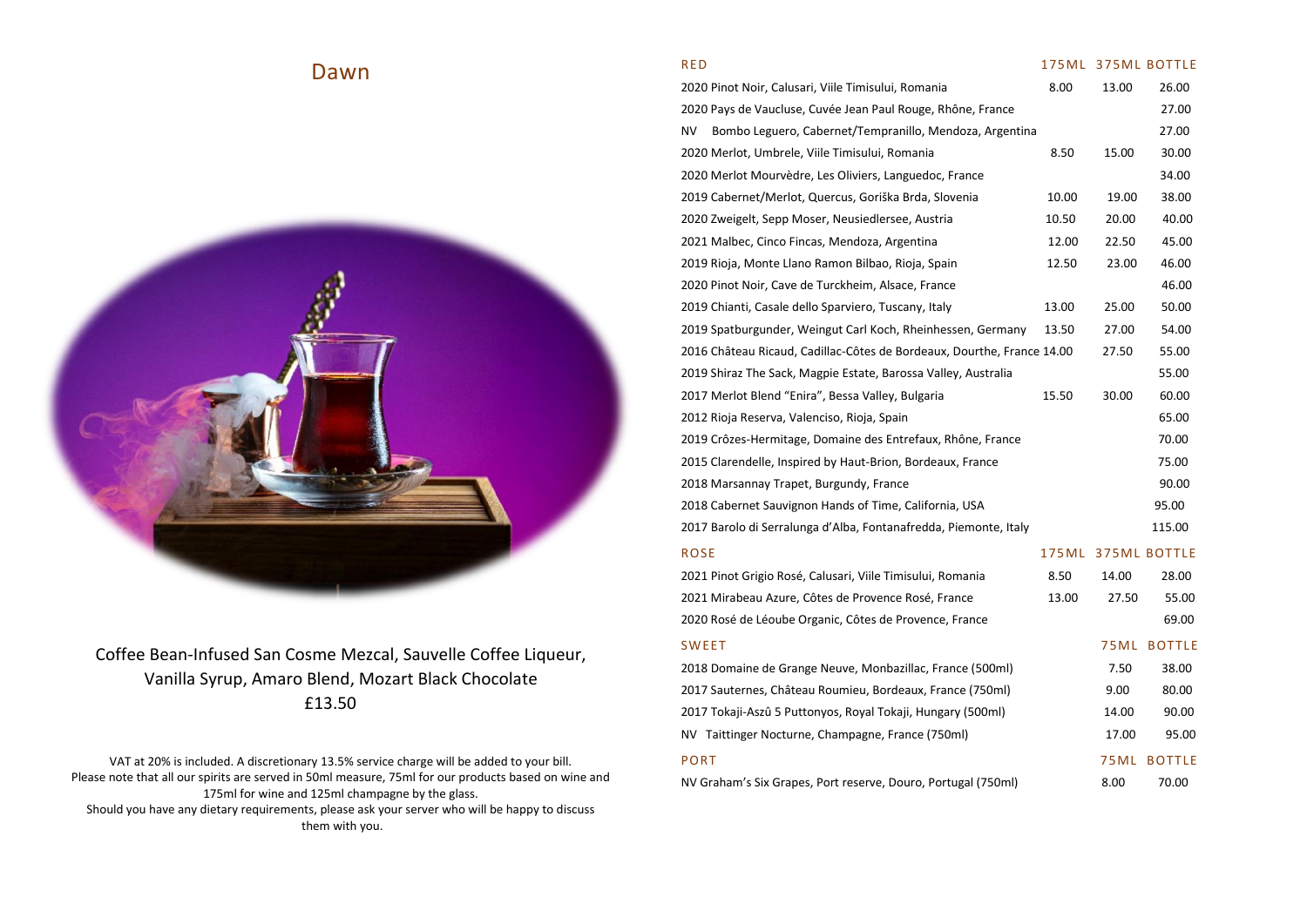| <b>SEKT &amp; CHAMPAGNE</b>                                            |       | 125ML | <b>BOTTLE</b> |
|------------------------------------------------------------------------|-------|-------|---------------|
| NV Sekt Patrizier Haus, Weingut Max F. Richter, Mosel, Germany         |       | 9.00  | 45.00         |
| NV Mayerling Rosé, Crémant d'Alsace, Alsace, France                    |       | 9.50  | 47.00         |
| NV Nyetimber Classic Cuvée, Sussex, England                            |       |       | 73.00         |
| NV Taittinger Brut Réserve, Champagne, France                          |       | 14.50 | 75.00         |
| NV Laurent Perrier "La Cuvée", Brut, Champagne, France                 |       |       | 87.00         |
| NV Nyetimber Rosé, Sussex, England                                     |       |       | 90.00         |
| NV Taittinger Prestige Rosé, Champagne, France                         |       | 18.50 | 95.00         |
| NV Laurent Perrier Rosé, Brut, Champagne, France                       |       |       | 97.00         |
| 2014 Taittinger Vintage, Champagne, France                             |       |       | 120.00        |
| NV Ruinart, Blanc de Blancs, Champagne, France                         |       |       | 125.00        |
| 2012 Dom Pérignon, Moët & Chandon, Brut, Champagne, France             |       |       | 210.00        |
| 2011 Comtes de Champagne, Taittinger, Brut, Champagne, France          |       |       | 220.00        |
| 2013 Perrier Jouët, "Belle Epoque", Champagne, France                  |       |       | 230.00        |
| WHITE                                                                  | 175ML |       | 375ML BOTTLE  |
| 2020 Pinot Grigio, Calusari, Viile Timisului, Romania                  | 8.00  | 13.00 | 26.00         |
| 2019 White blend Bombo Leguero White, Mendoza, Argentina               |       |       | 27.00         |
| 2020 Sauvignon Blanc, Umbrele, Viile Timisului, Romania                | 8.50  | 14.00 | 28.00         |
| 2021 Star Crossed Chardonnay, Victoria, Australia                      | 9.00  | 16.00 | 32.00         |
| 2020 Loureiro, Vila Nova, Vinho Verde, Portugal                        |       |       | 34.00         |
| 2021 Sauvignon Blanc "Satyr", Sileni Estate, Marlborough, New Zealand  |       |       | 36.00         |
| 2020 Vermentino, Domaine St Hilaire, Languedoc, France                 | 9.50  | 18.50 | 37.00         |
| 2020 Gavi, La Battistina, Piemonte, Italy                              |       |       | 38.00         |
| 2021 Picpoul de Pinet, Vignerons de Florensac, Languedoc, France       |       |       | 39.00         |
| 2020 Dry Furmint, Kardos, Tokaj, Hungary                               | 10.50 | 20.00 | 40.00         |
| 2021 Grüner Veltliner, Funkstille, Neusiedlersee, Austria              | 11.50 | 21.00 | 42.00         |
| 2020 Pinot Gris, Weingut Peth-Wetz, Rheinhessen, Germany               | 12.00 | 22.00 | 44.00         |
| 2020 Riesling dry Queen of Whites, Weingut Tesch, Nahe, Germany        | 13.00 | 22.50 | 45.00         |
| 2020 Gewurztraminer "Tradition", Caves de Turckheim, Alsace, France    |       |       | 48.00         |
| 2021 Riesling, Wild & Wilder 'The Courtesan', Clare Valley, Australia  |       |       | 50.00         |
| 2020 Bacchus Fume, Baker Street, D&D London Cru, London, England 13.75 |       | 25.50 | 51.00         |
| 2020 Chablis, Domaine de la Motte, Burgundy, France                    | 15.50 | 32.50 | 65.00         |
| 2021 Sancerre Les Chenes Marchands, F. Millet, Loire Valley, France    |       |       | 69.00         |
| 2021 Sauvignon Blanc, Cloudy Bay, Marlborough, New Zealand             |       |       | 79.00         |
| 2018 Chablis 1er Cru "Montmains", J-M Brocard, Burgundy, France        |       |       | 85.00         |
| 2018 Puligny-Montrachet, Alain Chavy, Burgundy, France                 |       |       | 125.00        |

Rise



Burgundy Rose Bud-Infused Sipsmith Dry Gin, Campari Bitters, Homemade Hibiscus Syrup, Blackcurrant, Honey, Rosemary £13.00

VAT at 20% is included. A discretionary 13.5% service charge will be added to your bill. Please note that all our spirits are served in 50ml measure, 75ml for our products based on wine and 175ml for wine and 125ml champagne by the glass. Should you have any dietary requirements, please ask your server who will be happy to discuss them with you.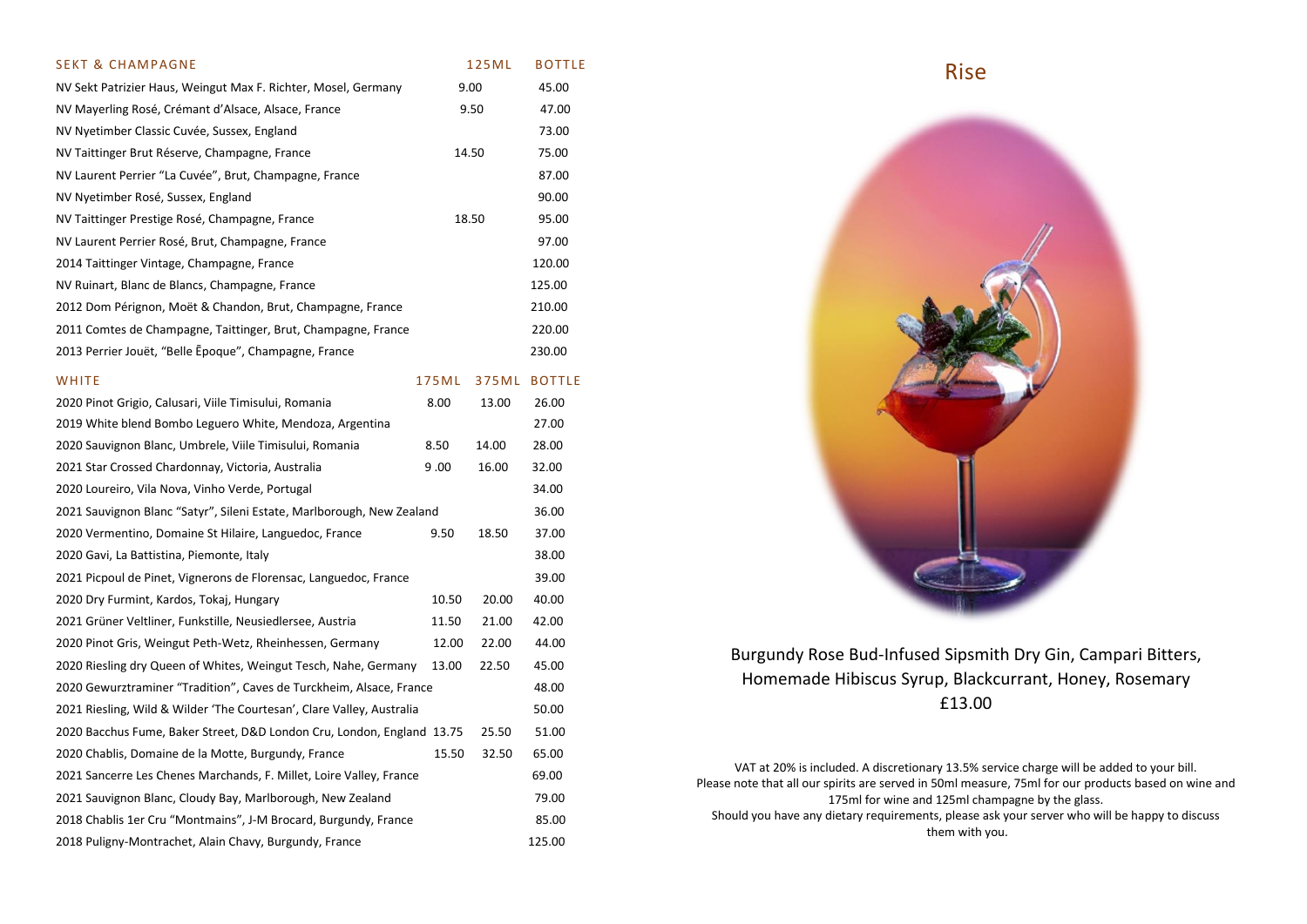# High Noon



Sundried Tomato-Infused Cocchi Torino, Plum Saké, Tio Pepe Dolin Dry Vermouth, Clarified Tomato, Olive Bitters £12.50

VAT at 20% is included. A discretionary 13.5% service charge will be added to your bill. Please note that all our spirits are served in 50ml measure, 75ml for our products based on wine and 175ml for wine and 125ml champagne by the glass. Should you have any dietary requirements, please ask your server who will be happy to discuss them with you.

Bulleit £9.50 Pays D'Auge £14.00 Bulleit Rye £10.00 Lemorton 20YO £27.00 Bulleit 10YO £ 13.00 Lemorton 1972 £50.00 Makers Mark £9.50 Lemorton Rarete £110.00 Buffalo Trace £9.50 Eagle Rare £10.50 **Armagnac** Woodford Rye£12.00 Clos Martin XO 15YO £17.00 Whistle Pig Rye £20.00

Jack Daniel's £10.00 Hennessy Paradis £100.00 Jack Daniel's Flavoured £10.50 Hennessy Paradis Imperial £300.00 Jack Daniel's Rye £11.00 Martell Cordon Bleu £25.00 Jack Daniel's Single Barrel £12.00 Martell XO £35.00 Jack Daniel's Gentleman Jack £13.00 Remy Martin VSOP £12.00

## **Irish Whisky** Pisco

Jameson £9.50 Aba Pisco £9.00 The Dead Rabbit £14.00 Macchu Pisco £10.50 Bushmills Black Bush £ 9.50 Roe & Co Blended Irish £11.00 Grappa Redbreast 12YO £13.00 Nardini, Grappa £11.50

# Whiskey **Brandy & Others** Kentucky Calvados

Woodford Reserve £10.00 Baron de Sigognac 10YO £12.00 Bookers £17.50 Clos Martin 1989 Folle Blanche £20.00 E. Williams Single Barrel £13.50 Domaine Boigneres 1985 £45.00

# **Cognac**

Hennessy VS £11.00 Tennessee Hennessy XO £25.00

 Fragolino, Nonino £12.00 Picolit, Nonino £30.00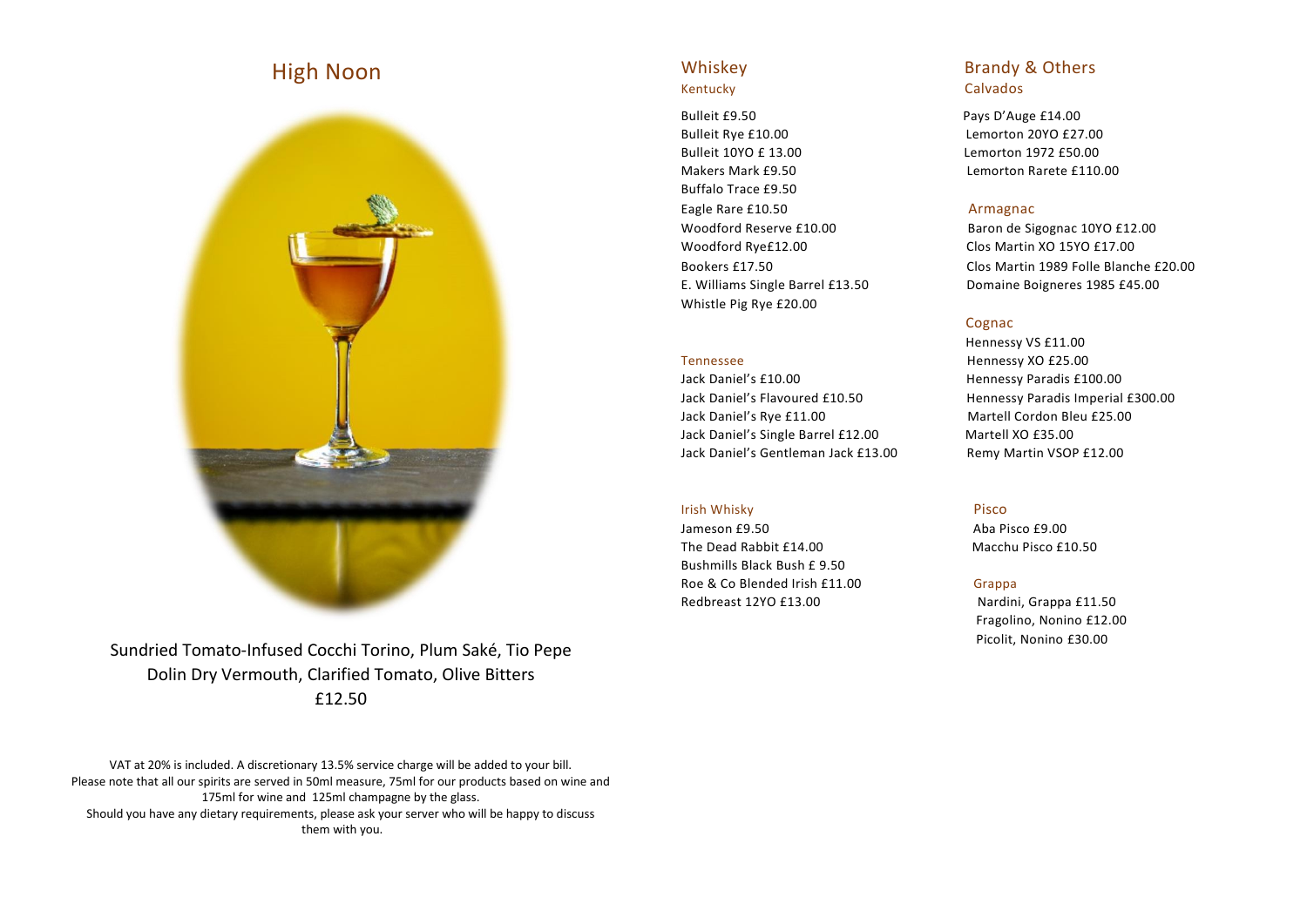# Whisky

# Speyside **Highland**

Mortlach 16YO £55.00 Dalmore 12YO £12.00 Glenlivet 18YO £ 45.00 Dalmore 25YO £60.00

Bowmore 12YO £11.00 Chivas 12YO £10.00 Bowmore 18YO £21.00 Chivas 18YO £15.00 Bowmore 25YO £60.00 Chivas 25YO £45.00 Ardbeg 10YO £12.00 J. Walker Black £9.50 Talisker 10YO £11.00 J. Walker Blue £35.00 Talisker 18YO £16.50 Shackelton £12.00 Highland Park 12YO £10.00 Copper Dog £12.00 Highland Park 18YO £ 20.00 Jura 10YO £11.00 Jura 18YO £40.00 Japanese Whisky Laphroaig 10YO £ 12.50 Hibiki Harmony £16.00 Laphroaig 18YO £45.00 Hibiki 21YO £95.00

Auchentoshan Three Woods £13.00 Hakushu Distiller £15.00 Auchentoshan 18yrs £24.00 Hakushu 12YO £16.00

Glenlivet 12YO £ 10.00 Glenmorangie Original £11.00 Glenfiddich 12YO 10.00 Glenmorangie Quinta R uban £15.50 Glenfarclas 10YO £11.00 Glenmorangie La S anta £16.50 Macallan 12YO £19.50 Glenmorangie Nectar d'Or £18.00 Macallan 18YO £45.00 Glenmorangie 18YO £30.00 Balvenie 12YO 13.50 Glenmorangie 25YO 55.00 Dalmore Port Wood £30.00 Dalmore King Alexander £65.00 Fettercairn 12YO £14.00

## Islay Blended Scotches

 Yamazaki Distillers £15.00 Yamazaki 12YO £18.00 Lowland Yamazaki 18YO £95.00

Toki £12.00

# Golden Hour



# Glenfarclas 10YO Fat-Washed with Walnut Oil, Spiced Pear Syrup, Pear Juice, Lemon, Walnut Bitters £14.00

VAT at 20% is included. A discretionary 13.5% service charge will be added to your bill. Please note that all our spirits are served in 50ml measure, 75ml for our products based on wine and 175ml for wine and 125ml champagne by the glass. Should you have any dietary requirements, please ask your server who will be happy to discuss them with you.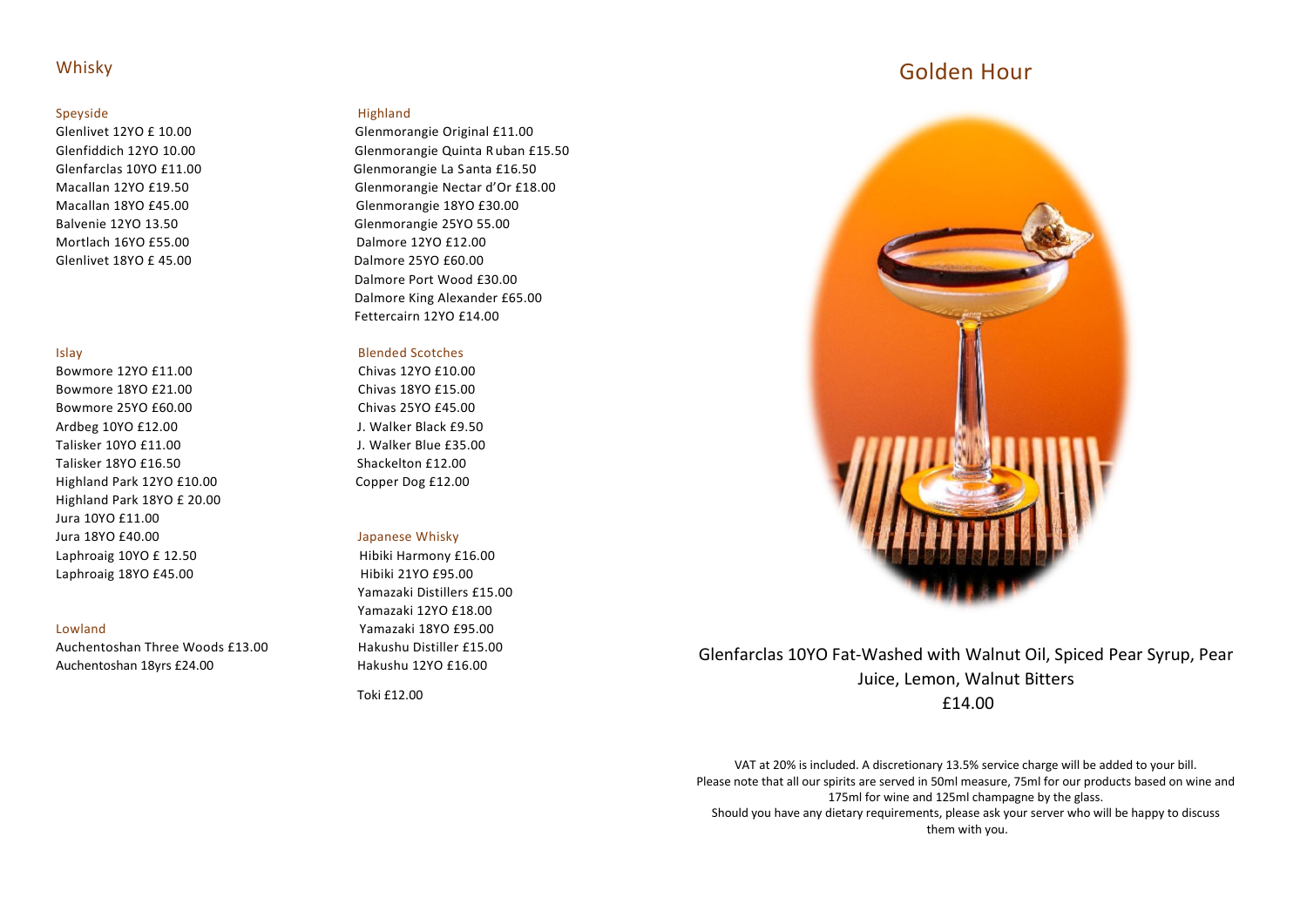# Dusk



# Havana 7 Rum, Swedish Punsch, Carob Syrup, Tonka Bean Water £13.50

VAT at 20% is included. A discretionary 13.5% service charge will be added to your bill. Please note that all our spirits are served in 50ml measure, 75ml for our products based on wine and 175ml for wine and 125ml champagne by the glass. Should you have any dietary requirements, please ask your server who will be happy to discuss them with you.

# Vodka Rum

# Poland Cuba

Belvedere Single Estate £15.00 Black Tears Spiced £10.00 Zubrowka Bison Grass £9.50 Ultimat £17.00 Dominican Republic

# Rest of the World

Ketel One (Holland) £9.50 Trinidad & Tobago Ketel One Grapefruit & Rose £9.50 Angostura 1919 £10.00 Ketel One Peach & Orange Blossom £9.50 Absolut Citron (Sweden) £10.00 Jamaica Sipsmith (England) £10.50 Blackwell £9.50 Chase (England) £11.00 Wray & Nephew OP £10.00 Ciroc (France) £11.00 Smith & Cross OP £12.00 Sauvelle (France) £11.00 Appleton 12YO £12.00 StoliElit (Latvia) £14.50 Appleton 21YO £40.00 Absolut Elyx (Sweden) £ 10.50 Babicka (Czech Republic) £10.50 St. Lucia Crystal Head (Canada) £13.00 Chairman's Reserve £10.00 Haku (Japan) £10.50 Chairman's Spiced £11.00

**France** (1999) (1999) (1999) (1999) (1999) (1999) (1999) (1999) (1999) (1999) (1999) (1999) (1999) (1999) (1999)

 Venezuela Diplomatico Reserva £13.00

## Guatemala

 Zacapa Centenario 23YO £16.00 Ron Zacapa XO £30.00

 Nicaragua Flor de Cana 12YO £12.00

 Panama Companero Anejo £12.00

Belvedere £10.50 Havana Club Family from £9.50

Brugal 1888 £14.50

Plantation Range from £10.00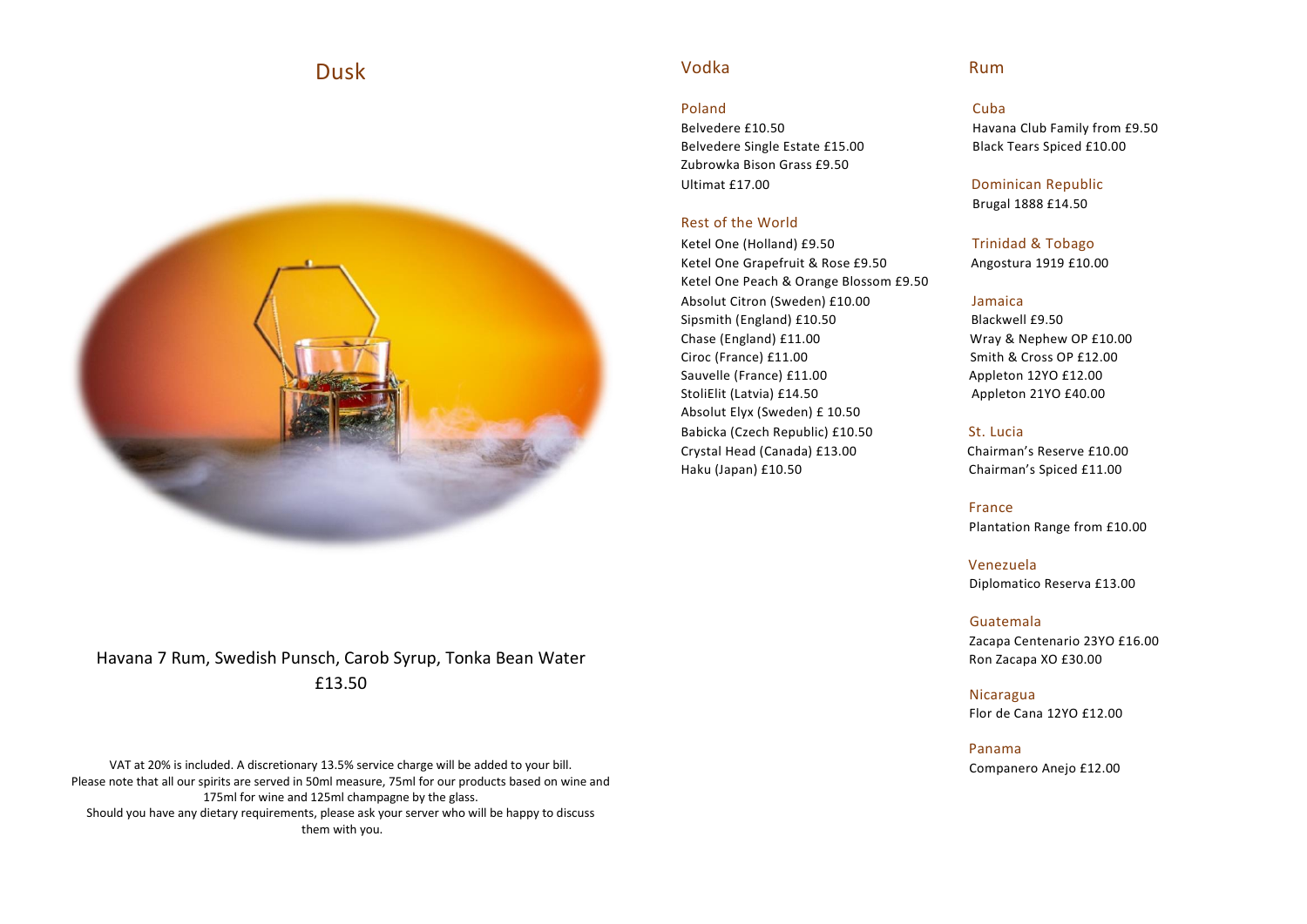# England Tequila

Plymouth Navy Strength £11.00 Olmeca Silver £9.50 Warner's Lemon Balm £12.00 Queen Comeca Reposadp £10.00 Warner's Rhubarb £12.00 Patron Reposado £ 12.00 Brockmans Gin £11.50 Concernsive Communication Communication Communication Communication Communication Communication Communication Communication Communication Communication Communication Communication Communication Communi Cambridge Dry £12.00 Ocho Reposado £11.00 Cambridge Japanese Gin £13.00 Cazcabel Coffee £9.50 Sipsmith London Dry Gin £ 11.00 Don Julio Bianco £12.00 Sipsmith Lemon Drizzle Gin £12.00 Don Julio Reposado £13.50 Sipsmith VJOP £13.00 Don Julio Anejo £14.50 No.3 Gin London Dry Gin £12.00 Tarquins Cornish Gin £11.00 Tarquins Blackberry £12.00

## Scotland Mezcal

Tanqueray Dry £9.50 Montelobos £16.00 Hendricks £10.00 Del Maguey Vida £15.00 Hendricks Lunar £11.00 San Cosme £12.00 The Botanist £10.50 Tanqueray 10 £10.50 Tanqueray Flor de Sevilla £11.50

## Germany

 Monkey 47 £14.00 Marder £12.00

## Ireland

Glendalough Batch £11.00

## Rest of the World

 Gin Mare (Spain) £10.50 Pink Pepper (France) £13.00 Mirabeau Pink (France) £12.00 Roku (Japan) £12.00 Villa Ascenti (Italy) £11.00

# Gin Agave

# Nightfall



Cherry-Infused Sauvelle Vodka, Homemade Pineapple Cordial, Amaro Mondino, Fernet-Branca Digestive Bitter Liqueur, Lime, Cherry Foam

# £13.00

VAT at 20% is included. A discretionary 13.5% service charge will be added to your bill. Please note that all our spirits are served in 50ml measure, 75ml for our products based on wine and 175ml for wine and 125ml champagne by the glass. Should you have any dietary requirements, please ask your server who will be happy to discuss them with you.